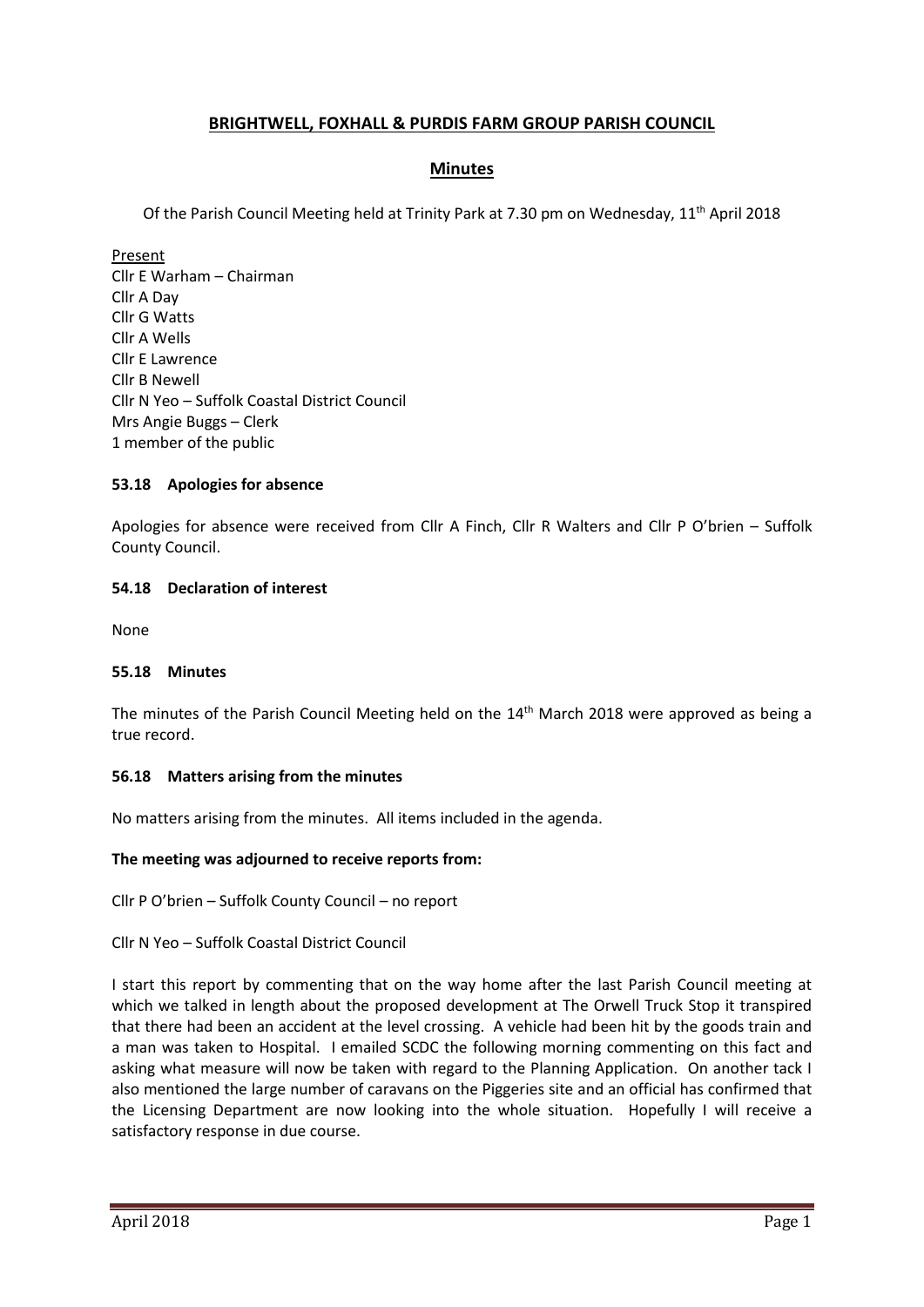On the subject of the Planning Application of the Orwell Truck Stop, I have been invited by the owner of the site to have a meeting with him in the next week or so. I have agreed to a meeting but would like to have a discussion with the Parish Councillors before agreeing a date and feel that one of them should accompany me to this meeting.

With regard to SCDC we are still working hard on the merger of the Council with Waveney and whilst I was away there was a meeting with the Boundary Commission and various representatives from the Government discussing the time line for all the warding proposals. Cllr Susan Harvey substituted for me. As mentioned at the last Parish Council I had called for a further option to be drawn up as I was dissatisfied with how the area below Woodbridge had been divided into Wards. I am pleased to say that recognition of my comments has implemented an Option 5 which I am pleased to report keeps this Parish Council together as well as remaining with Nacton. The potential Ward would be made up of the following Trimley St Mary, Trimley St Martin, Levington, Stratton Hall, Nacton, Purdis Farm, Brightwell and Foxhall which would have an electorate of 8,091 and served by two District Councillors.

If I am selected as a candidate I would certainly wish to fight the election in this Ward alongside [again if he is selected as a candidate] Cllr Richard Kerry. Luckily as far as I am concerned, if elected, I would only have one more Parish Council to serve unlike some of my colleagues who may have up to 12 Parish Councils to look after.

Next week I have another meeting of the Working Party on Warding at which we will vote on Option 5 and then this will be sent to the Boundary Commission. Obviously, they may decide differently to our proposals, but fingers crossed, with such a short time frame, they will look favourably on our proposal. Also, at this meeting we will be discussing the names of the new Wards and any suggestions from Parish Councillors would be appreciated. There will be a public consultation from, I think, July through to August.

Unfortunately, I have to advise you that there is to be a By Election, possibly on May 17, in Leiston as Cllr Ian Pratt has decided, for various reasons, to stand down as a Councillor. This was very sudden and unexpected.

Notices have now gone out to all householders regarding the Garden Waste scheme and if residents wish to join in on this scheme they should go online to my.eastsuffolk.gov.uk/Myservices to register and pay or alternatively call Customer Services on 01394 383789.

# **The meeting was re-convened.**

# **57.18 Clerk's Report**

The purpose of this report is to update members on outstanding issues, items received after the deadline for agenda items, correspondence and action taken by the Clerk.

# Section 137 Limits 2018/2019

The Ministry of Housing, Communities and Local Government has advised that the appropriate sum for the purpose of Section 137(4)(a) of the Local Government Act 1972 for parish and town councils in England for 2018/2019 is £7.86.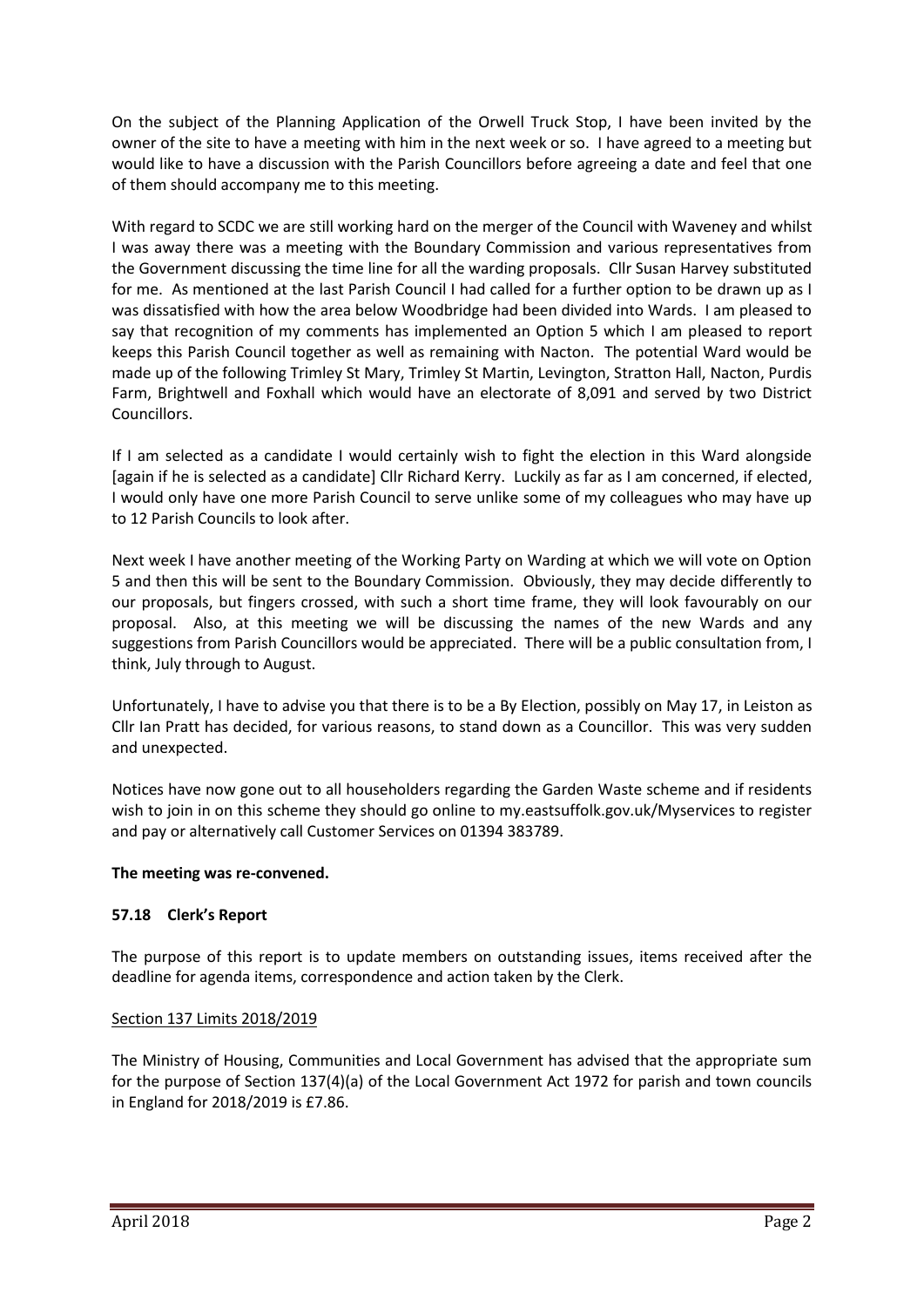### External Auditor

The Parish Council has now received instructions for the audit 2017/2018 and we now have confirmation that the Parish Council once the internal audit is carried out the annual return will be sent to the external auditor.

### **58.18 Planning**

DC/18/1261/TPO 25 Beechwood Drive Purdis Farm – T1 Pine to fell to ground level, T2 Pine to fell to ground level.

Parish Council comments: No objection.

DC/18/1042/FUL Sheep Drive Cottage Brightwell – Extensions and alterations to existing dwelling. Extensions and alterations to existing outbuilding to form annex. Erection of new cart lodge garage.

Parish Council comments: No objection.

DC/18/0941/FUL Sainsburys' Supermarket Purdis Farm – The extension to existing store to allow the installation of an 11sqm modular retail (Use Class A12) pod.

Parish Council comments: No objection.

DC/18/0909/FUL Brightwell Corner Agricultural Store Brightwell – Build a new 1360ft controlled atmosphere crop store.

Parish Council comments: No objection.

DC/18/0777/FUL Poppies Farm Purdis Farm – Extension to north facing side of house (ground) extension to east facing side house (ground and first floor) and internal modifications.

Parish Council comments: No objection.

DC/18/0508/FUL Beeches End Bucklesham Road Foxhall – Proposed alterations and two storey extensions.

Parish Council comments: No objection.

DC/18/0541/FUL Tanglewood Elmham Drive Foxhall – Extensions to dwelling.

Cllr Watts reported that the above application has been withdrawn by the applicant. Cllr Day reported that trees had been felled on the site and that a fence made of concrete posts and wooden panels had been erected on the boundary to the property. It was agreed that the Clerk should write to Liz Beighton Suffolk Coastal District Council **Action: Clerk**

DC/18/0180/FUL Waldringfield Golf Club and Chapel Works Site Waldringfield. Cllr Watts reported that Suffolk Coastal District Council have requested a full impact assessment to be carried out.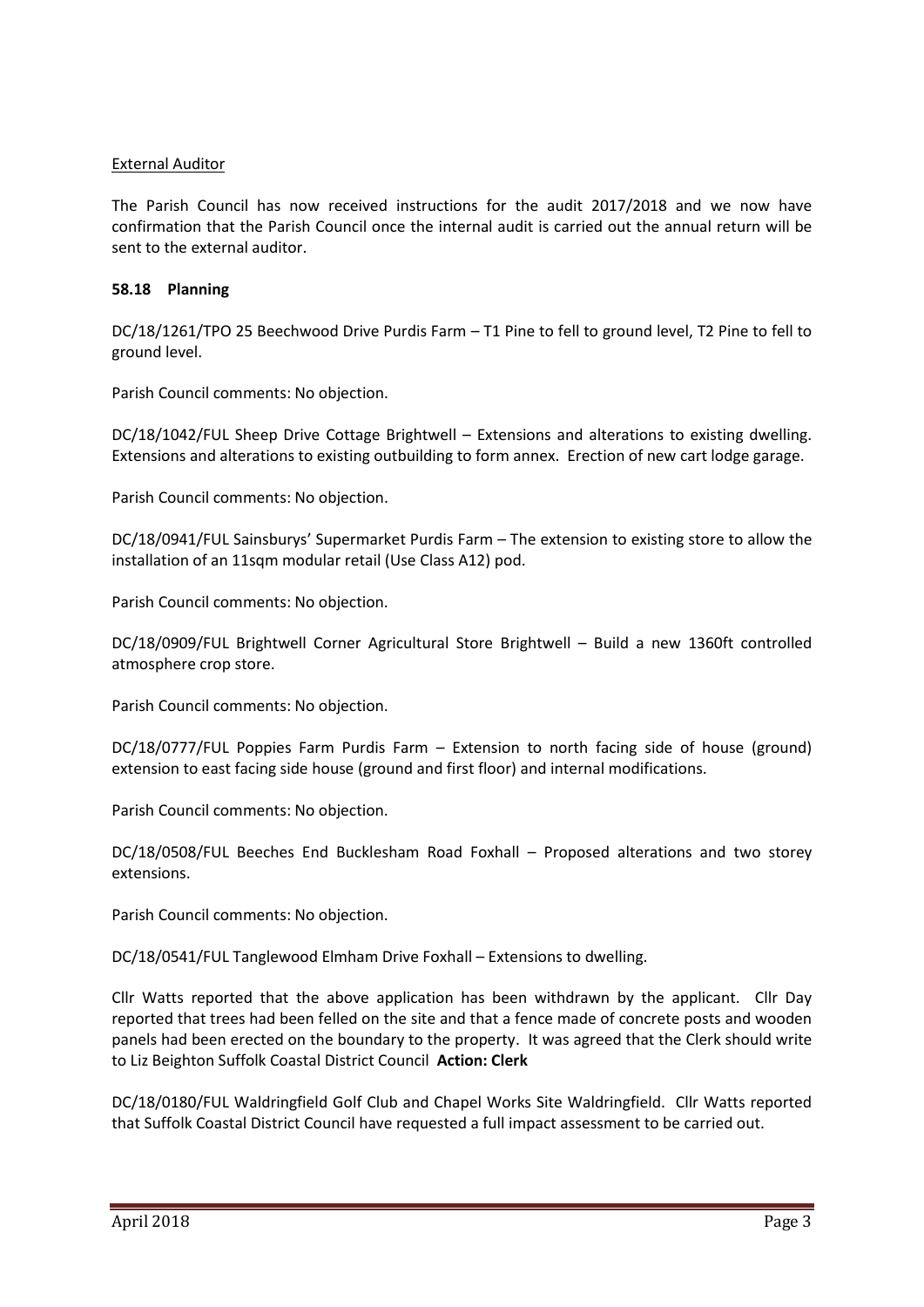# Adastral Park

Cllr Watts reported that the site will now be known as Brightwell Lakes. Email from Ben Woolnough Suffolk Coastal District Council to be circulated. **Action: Clerk**

DC/18/1339/FUL Site at Orwell Crossing Service Area Nacton – Proposed take away/restaurant was discussed.

DC/18/4257/OUT Orwell Crossing Service Area Nacton – Storage and Distribution Warehouses

Cllr Watts reported that a footway link is proposed to be placed along the Felixstowe Road. Highways England have still not decided on the suitability exit and entrance and the decision will be delayed until after the 30<sup>th</sup> April.

DC/18/0079/FUL Purdis Farm Rise Purdis Farm – Proposed erection of 4 houses.

Cllr Watts reported that the Parish Council had objected to the above application. Although following consultation from Suffolk Coastal District Council Planning Department the Parish Council had requested the Planning Application to be referred to Planning Committee. However, in the Report for Delegated Planning Application the last paragraph states "Due to the objections received the referral process has been triggered, however no formal request for committee was made by either the Parish Council or Ward Member during the prescribed period and therefore lies with the Head of Planning and Coastal Management." Cllr Watts reported that the Clerk had completed the form and sent through the proper channel and that both himself and the Clerk had evidence to support this. The Clerk had written to Liz Beighton Planning Officer regarding this error stating that she was concerned that it could be interpreted by local residents that both herself and the Parish Council have not supported local residents in what is a very significant application in this area. A reply had subsequently been received from Liz Beighton apologising for the error. It was agreed that in future when the Clerk requests a Planning Application to be referred to Committee the Clerk will send a separate email requesting confirmation that the request has been received. Cllr Yeo also stated she would send an email. **Action: Clerk / Cllr Watts / Cllr Yeo**

Following discussion, it was agreed that the Planning Committee Chairman Cllr Watts would draft a formal letter to Philip Ridley Head of Planning asking for the planning permission to be withdrawn or suspended and how the Planning Department are going to resolve the situation. It was also agreed that the Planning Committee Chairman Cllr Watts would draft a letter to Katherine Scott Senior Planning and Enforcement Officer at Suffolk Coastal District Council and the authorising officer for this application asking whether she was satisfied that the Planning Officer took into account the amount of traffic accessing the entrance to Purdis Rise. **Action: Cllr Watts / Clerk**

# **59.18 Data Protection – ICO**

The Clerk reported that the Parish Council is now registered with ICO and that she was making progress with the work which needs to take place before the 25<sup>th</sup> May. A meeting has been arranged between herself and Cllr Day to finalise what actions need to be taken to comply. **Action: Clerk / Cllr Day**

# **60.18 Bus Shelter – Bucklesham Road**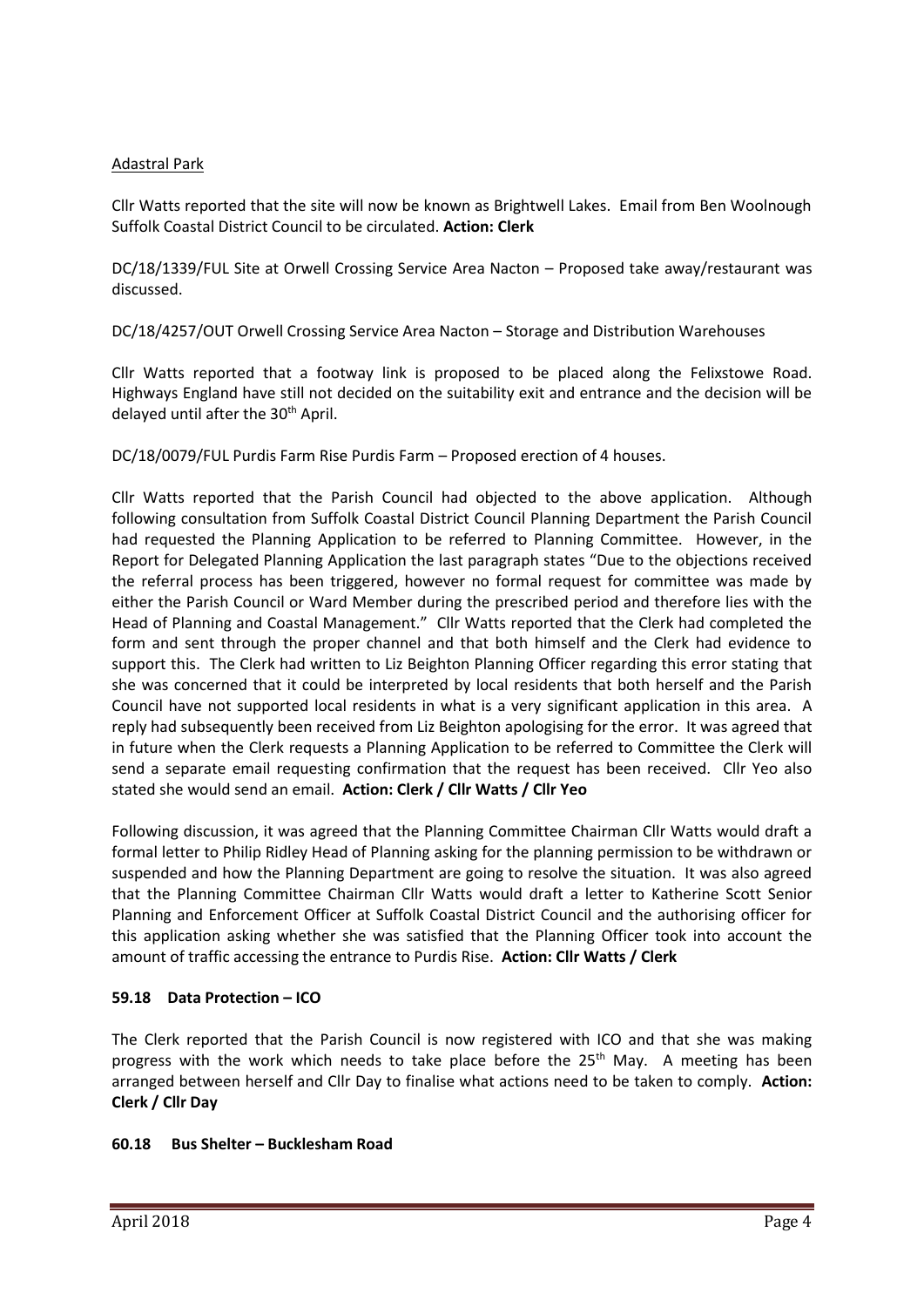The Clerk reported that Cllr Walters had spoken to Simon Barnet Suffolk County Council regarding the bus shelter and replacement of the VAS post. There might be a slight delay in the bus shelter because Neil Ellis will continue to be working at the golf club for a short while to hand over his duties to the new secretary. Ray has arranged a meeting with the Club Chairman to discuss the refitting of the VAS post to its original site. **Action: Cllr Walters**

#### **61.18 Finance**

Income

| £318.73 |  |
|---------|--|
| £182.00 |  |
|         |  |

Cllr Warham seconded Cllr Day that the above expenditure is approved – all in favour.

### **62.18 Correspondence**

None

### **63.18 Meetings attended by councillors / clerk**

None

### **64.18 Members questions to the Chairman**

- a. Cllr Newell expressed concern about roadwork signage being placed in the wrong position and queried who makes the decision about where signage should be placed. **Action: Clerk**
- b. Cllr Wells stated that a considerable amount of mud has been left on Foxhall Road by a farmer. **Action: Clerk**
- c. Cllr Lawrence reported regarding parking on the grass verge adjacent to 8 Essex Way which he has reported to Suffolk County Council.
- d. Councillors discussed the proposed change in the road layout between Sainsburys and St Augustine's Roundabout which will consist of two lanes of traffic.
- e. Cllr Watts reported that an application had been submitted to Suffolk Coastal District Council for an extension to the farm buildings at Monument Farm, Monument Farm Lane. **Action: Clerk**

# **65.18 Date of next meeting**

### **Annual Parish Meeting 7.00 pm 23rd May 2018 Annual Parish Council Meeting 7.30 pm 23rd May 2018**

It was agreed that the following councillors would produce annual reports for each parish; Cllr Newell – Brightwell, Cllr Day – Foxhall and Cllr Warham – Purdis Farm.

#### **The Chairman closed the meeting at 9.25 pm**